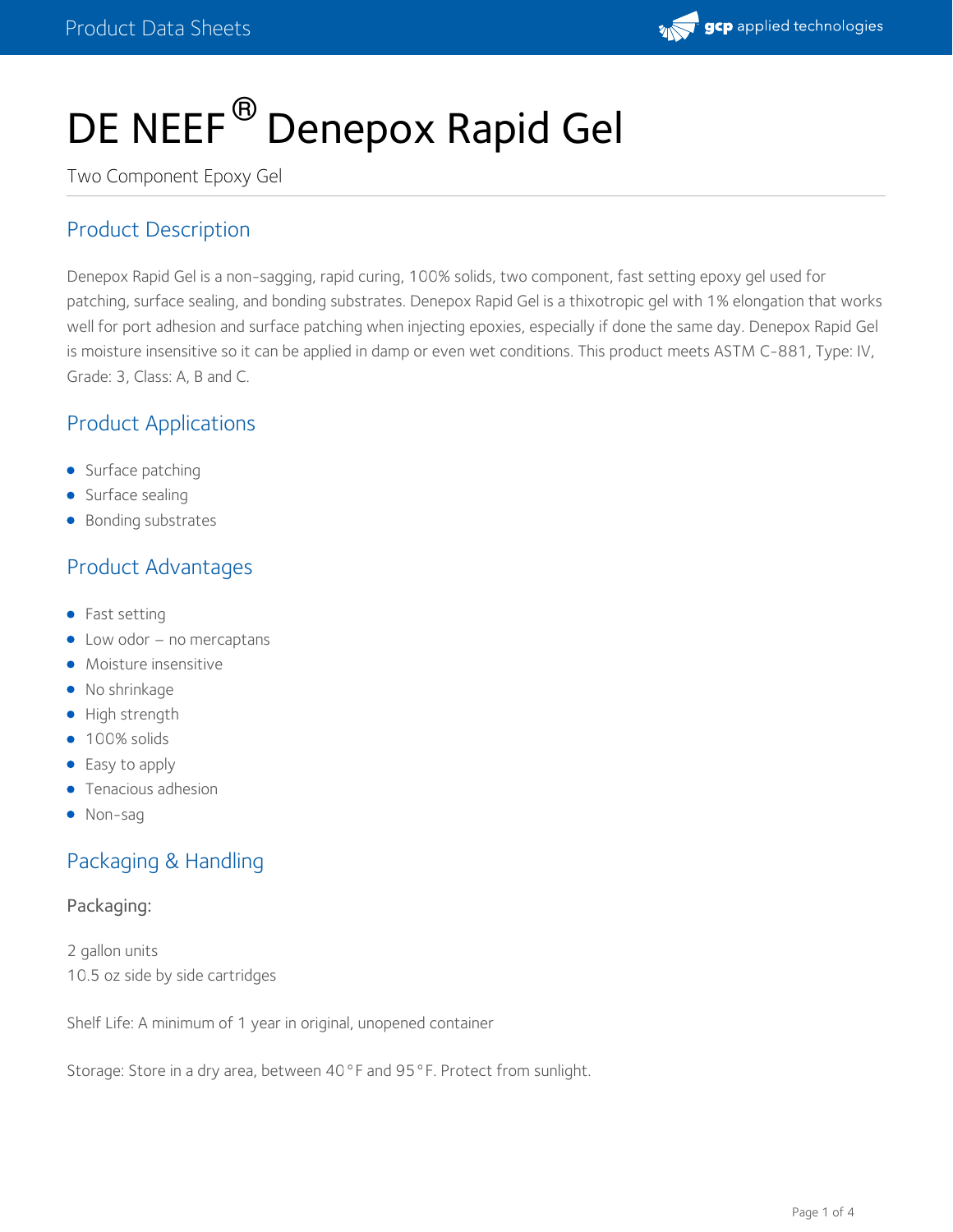

## Properties

#### Denepox Rapid Gel

| Propety                   | Part A        | Part B   |
|---------------------------|---------------|----------|
| Solids                    | 100%          | 100%     |
| Color                     | White         | Black    |
| Weight per gallon         | 13.97 lb      | 12.71 lb |
| Shelf Life                | 1 year        | 1 year   |
| Property                  | Mixed A and B | Test     |
| <b>Blended Color</b>      | Grey          | Visual   |
| Mix Ratio by Volume       | 1:1(A:B)      | N/A      |
| Viscosity                 | Non-Sag Gel   | N/A      |
| Pot Life (3 oz. at 77°F)  | $4-5$ min.    | N/A      |
| Hardness (Shore D - 77°F) | 75            | $D-2240$ |
| Gel Time (5 mil - 77°F)   | 15-20 min.    | N/A      |
| Tensile Strength          | 6,000 psi     | $D-638$  |
| Flexural Strength         | 4,000 psi     | $D-790$  |
| Compressive Strength      | 10,880 psi    | $D-695$  |
| Bond Strength (48 hrs.)   | 2,934 psi     | $C-882$  |
| Elongation                | 1%            | D-638    |
| Water Absorption (24 hrs  | 0.35%         | N/A      |

Note: The data shown above reflects typical results based on laboratory testing under controlled conditions. Reasonable variations from the data shown above may result.

#### Installation Guidelines

Surface of application should be clean and sound. The surface must be free of dust, oil, grease, laitance, curing compounds, or any other contaminants. It may be dry, damp, or wet, but must be free of standing water. The very best results are obtained on dry concrete. Do NOT apply on surfaces which have been sealed with a permanent type of form oil, curing compound or release agent. Remove these substances before application. The surface temperature must be 40°F and rising. Precondition the materials to between 65°F  $-$  85°F before using. Refer to DE NEEF® Surface Preparation Guidelines for more details.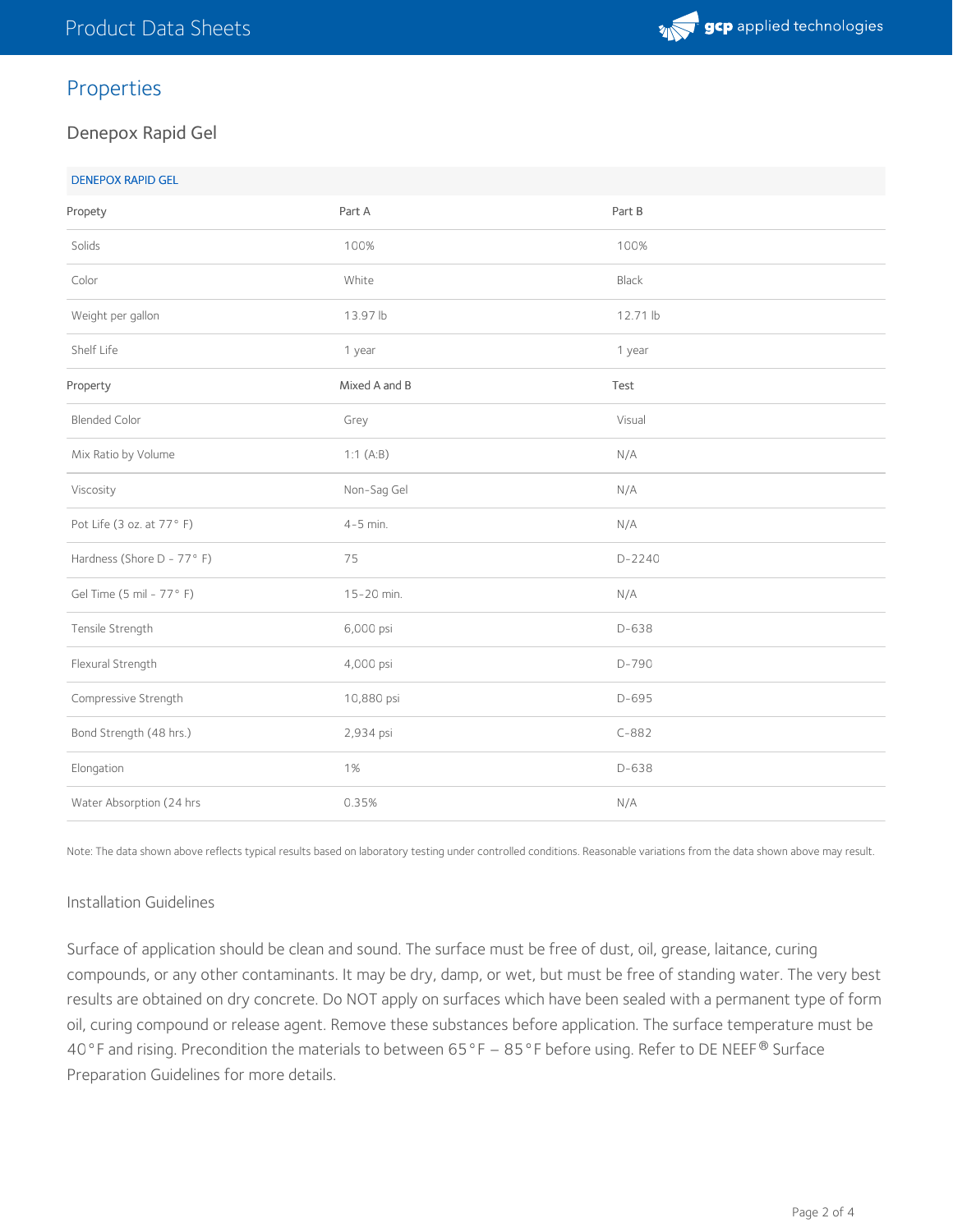

Mixing Procedure: Stir each component separately. Mix 1 part A with 1 part B by volume into a clean mixing container. Mix the epoxy with a slow speed drill with a mixing paddle attachment. Carefully scrape the sides and bottom of the pail during mixing with a paint stirring stick. Blend until a consistent color is observed. Mix only the amount of materials that can be used within the pot life. Please note: Large batches of epoxy will cure much faster than small batches. Mixed epoxy will cure much faster in hot weather than in cold weather.

#### Application:

Due to its very short pot life, Denepox Rapid Gel must be placed quickly. Best when applied in less than 25 mil thickness. For thicker applications use several thin layers. Allow cooling time before doing additional layers because of exothermic reaction.

### Limitations

Application at ambient temperature below 40°F is not recommended. Exposure to temperatures exceeding 150°F for prolonged periods is not recommended.

## Health and Safety

WARNINGS: KEEP CONTAINER CLOSED WHEN NOT IN USE. KEEP OUT OF REACH OF CHILDREN. NOT FOR INTERNAL CONSUMPTION. FOR PROFESSIONAL USE ONLY BY A QUALIFIED TECHNICIAN.

Health Precautions:

Component A - IRRITANT - Prolonged skin or eye contact may cause sensitization and irritation.

Component B - CORROSIVE - Contact with skin or eyes may cause severe burns.

First Aid:

Skin Contact: Wash thoroughly with soap and water.

Eye Contact: Flush immediately with clean water and contact a physician.

Respiratory Problems: Remove affected person to fresh air immediately and contact a physician.

Hygiene: Wash hands immediately after use. Wash clothing before reuse.

Spills: Collect with absorbent material. Remaining material may be removed with a suitable solvent.

Disposal: Dispose of in accordance with local, stale and federal regulations.

Always use protective clothing, gloves and goggles consistent with OSHA regulations during use. Avoid eye and skin contact. Do not ingest. Refer to Safety Data Sheet for detailed safety precautions.

In the event of an EMERGENCY call: